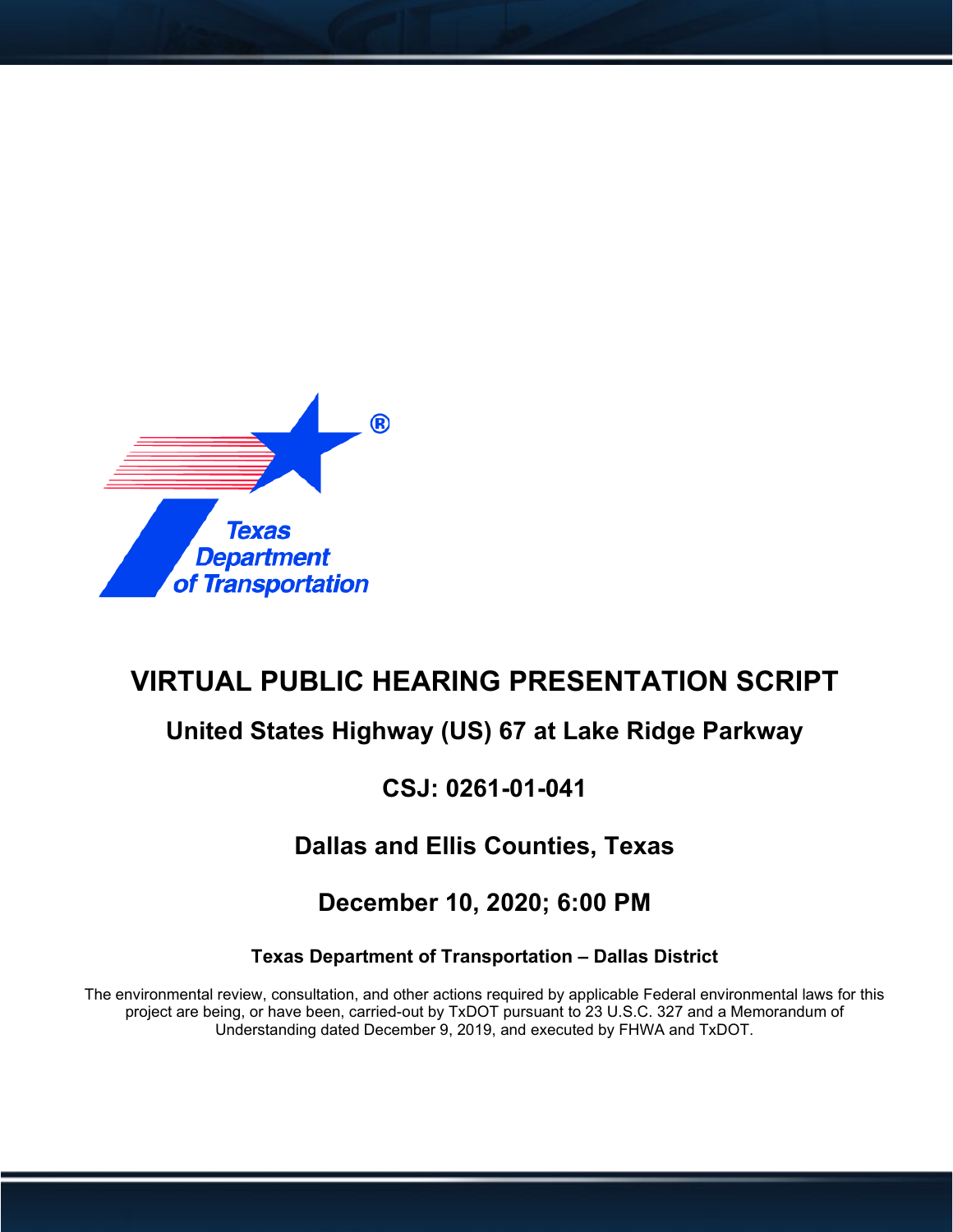#### **SLIDE 1 – Title Slide**

Welcome to the virtual public hearing for the US 67 at Lake Ridge Parkway Project presented by the Texas Department of Transportation Dallas District. We appreciate your interest in the US 67 Project and welcome each of you.

Please note that this presentation can be paused at any point to allow you more time to review the slides.

#### **SLIDE 2 – Virtual Public Hearing in Response to Public Health**

Given the unique circumstance of the COVID-19 outbreak, along with our commitment to protecting public health during this national emergency, TxDOT is conducting this virtual public hearing to minimize in-person contact.

The presentation will cover the same information the Dallas District would have shared at an in-person public hearing. However, the comment process will be different. Details on how to submit a comment and have your questions addressed will be covered later in this presentation. All project information can be found on the TxDOT website.

#### **SLIDE 3 – Public Hearing Purpose**

This virtual hearing has been convened by TxDOT and is being held to receive and consider comments from the public regarding the US 67 at Lake Ridge Parkway Project.

Many of you may have attended previous public hearings conducted by TxDOT. However, for the benefit of those of you who have never attended one, I would like to explain how and why the department conducts a public hearing.

A public hearing has four essential purposes:

- To inform the public of the status of planning on the project and present the recommendations based on studies performed to date.
- To describe the project so those attending can determine the project's potential to affect their lives and property.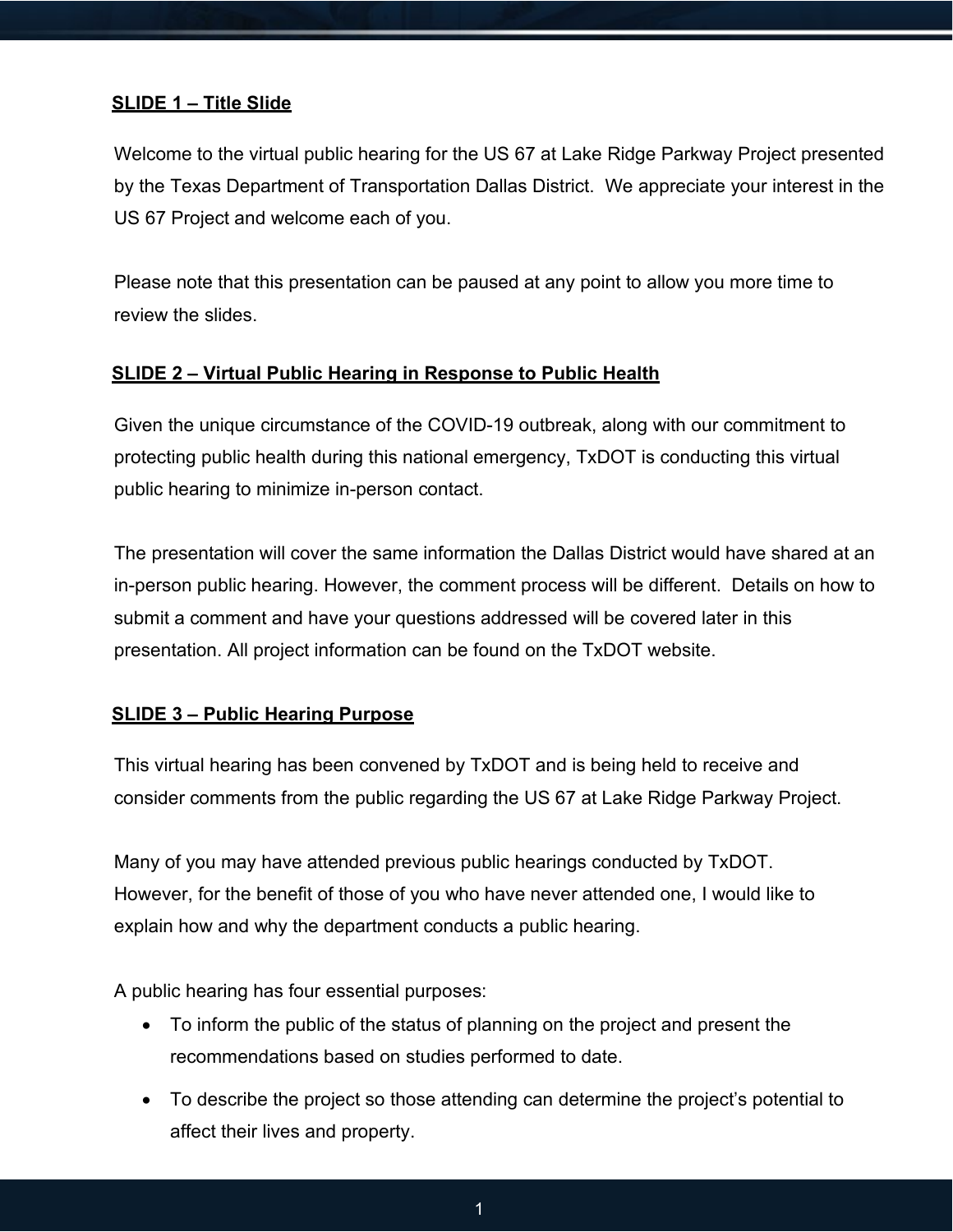- To provide the public an opportunity to see information and express their views at a stage in the planning process when flexibility to respond to comments still exists and before location and design decisions are finalized.
- And finally, to develop a record of public views and participation to accompany recommendations for subsequent decisions.

This virtual public hearing is being held in compliance with both federal and state laws. For the official record, a transcript of this hearing will be made.

#### **SLIDE 4 – How to Submit Public Comments**

Following this hearing, TxDOT will proceed with the preparation of the final environmental documentation. Your statements and comments will be addressed in this documentation and will be given full consideration in the preparation of the final recommendation and design for the US 67 at Lake Ridge Parkway project.

Comments will be accepted in a number of ways. Written comments can be emailed to TxDOT Project Manager Dan Peden, P.E. at Dan.Peden@txdot.gov or mailed to Dan Peden, P.E. at the TxDOT Dallas District Office, 4777 East Highway 80 in Mesquite, Texas 75150. Comments will also be accepted using an online comment form available on the project website. Verbal comments can be provided by leaving a message via voicemail at (833) 933- 0434.

Comments must be received or postmarked by December 30, 2020, to be part of the official public hearing record. However, the public may email project staff at any time in the project development process to ask questions about the project.

#### **SLIDE 5 – Viewing Design Schematic and Environmental Documentation**

The next slides will cover the design aspects of the US 67 at Lake Ridge Parkway Project. The design schematic and environmental documentation for the US 67 at Lake Ridge Parkway Project may be viewed online at [www.keepitmovingdallas.com/US67](http://www.keepitmovingdallas.com/US67) or at [www.txdot.gov](http://www.txdot.gov/) by searching "Public Meetings and Hearings." The information on these websites is the same information being presented in this video.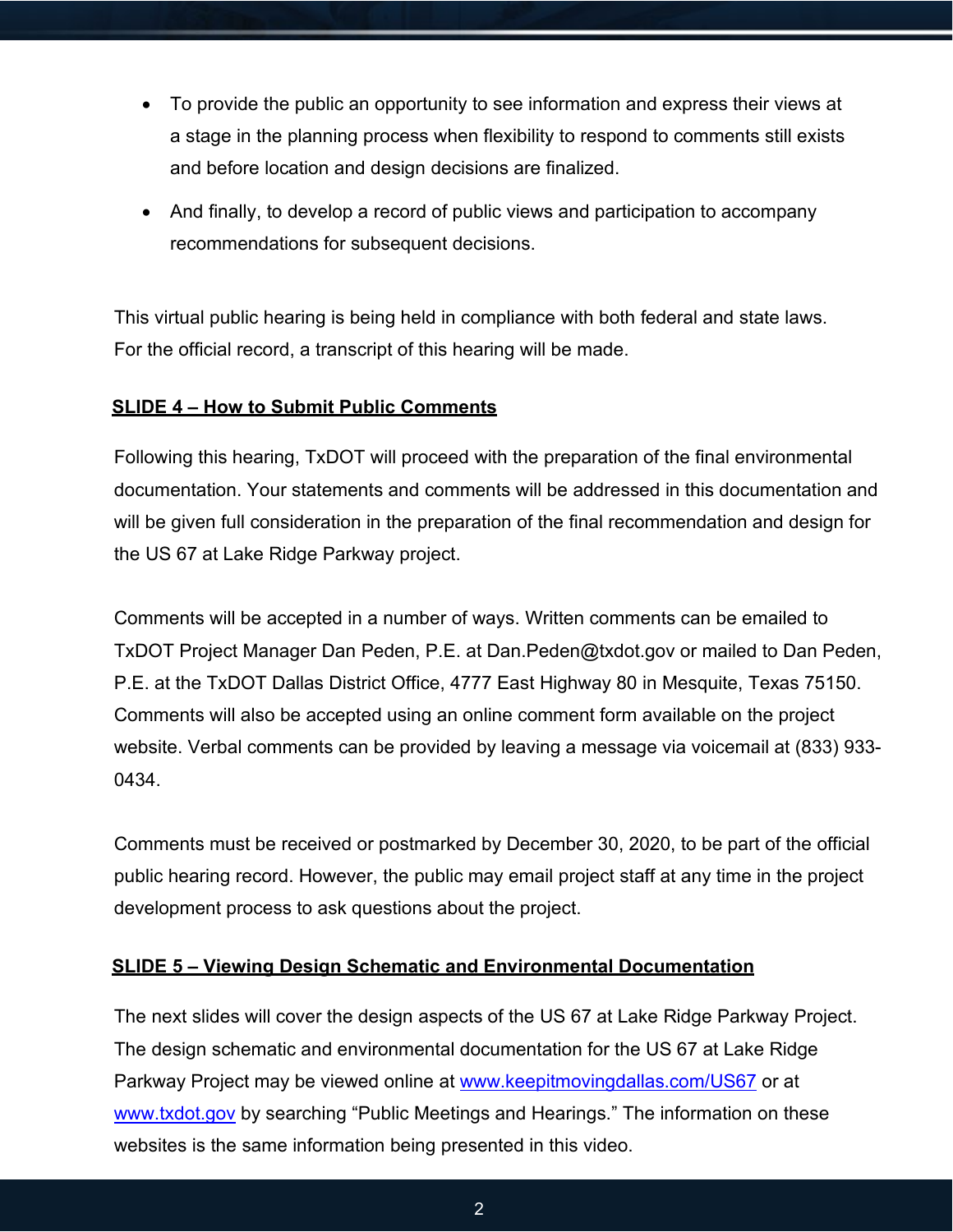#### **SLIDE 6 – Project Location, Need and Purpose**

TxDOT is proposing to construct a grade separation at US 67 at Lake Ridge Parkway with an overpass at US 67 in Dallas and Ellis Counties. The project is approximately 1.8 miles in length.

The proposed project is needed due to the current insufficient transportation network in the project vicinity and to accommodate projected increased traffic demand.

Transportation improvements are needed along US 67 at Lake Ridge Parkway due to increasing population within the project area and surrounding communities. The increase in population is expected to lead to increased traffic volumes and conflicting movements, which impairs safety and inhibits mobility along the facility.

The purpose of the project is to reduce traffic congestion, enhance connectivity and mobility, and to address safety for the surrounding communities. The proposed grade separation would improve corridor mobility and operations, as well as improve access to local and regional system networks. Construction of the grade separation improvements would ensure a safe design for all users and improve on existing conditions with the replacement of the dated facility that does not meet current design standards.

#### **SLIDE 7 – Existing Typical Section – US 67 at Lake Ridge Parkway**

The existing US 67 facility consists of northbound and southbound mainlanes and frontage roads. The mainlanes consist of four 12-foot travel lanes (two in each direction) with 6-foot inside shoulders and 10-foot outside shoulders. A 34-foot wide inside grassy median separates the northbound and southbound mainlanes. The frontage roads consist of four 12-foot travel lanes (two in each direction) with 4-foot inside and outside shoulders and open ditches. The existing ROW varies between 355 feet to 420 feet. Lake Ridge Parkway is a T-intersection at the southbound frontage road.

#### **SLIDE 8 – Proposed Typical Section – US 67 at Lake Ridge Parkway**

The proposed improvements would include reconstruction of US 67 mainlanes and frontage roads, from north of Shiloh Road to south of Mt. Lebanon Road. The proposed US 67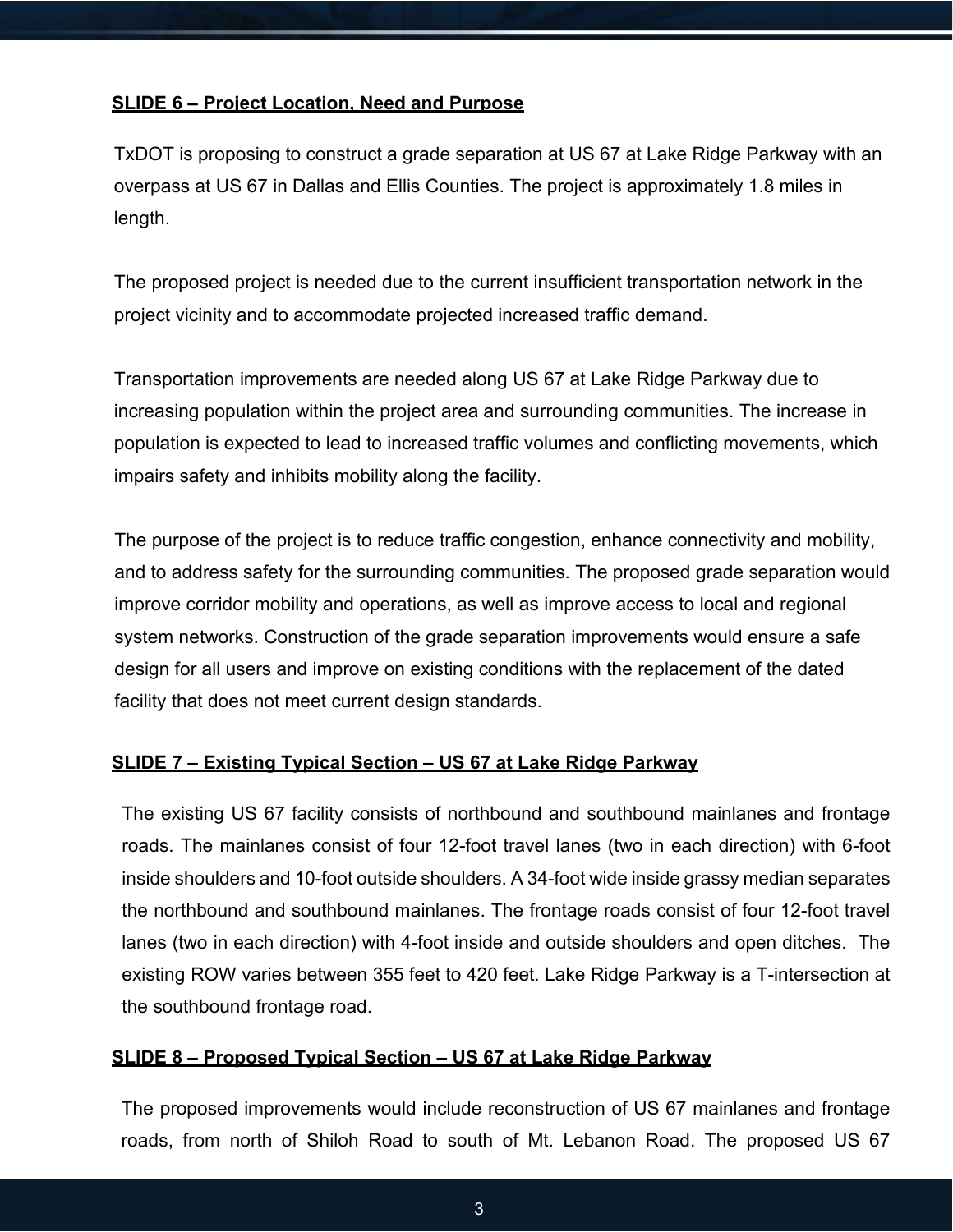mainlanes would consist of four 12-foot lanes (two in each direction), 22-foot inside shoulders, and 10-foot outside shoulders. A 26-foot wide inside grassy median would separate the northbound and southbound mainlanes. The 22-foot inside shoulder would be restriped in the future to add one additional travel lane in each direction. The proposed northbound and southbound frontage roads would consist of four 12-foot lanes (two in each direction) and 8 foot inside and outside shoulders.

#### **SLIDE 9 – Proposed Typical Section – US 67 at Lake Ridge Parkway – Grade Separation**

The proposed project would consist of the construction of a grade-separation at Lake Ridge Parkway, with US 67 as an overpass. The proposed improvements of Lake Ridge Parkway would consist of six 12-foot lanes (three in each direction), a 10-foot raised median, curb and gutter, and Texas U-turns.

The existing ramps within the project area would be converted to an X-ramp pattern design for Lake Ridge Parkway. In an X-ramp configuration traffic enters the freeway from the frontage road in advance of the nearest cross street, Lake Ridge Parkway, and exits the freeway past the nearest cross street.

#### **SLIDE 10 – Utility Adjustments**

Utilities such as water lines, sewer lines, gas lines, telephone cables, electrical lines, and other underground and overhead utilities may need to be adjusted to accommodate the proposed improvements. The adjustment and relocation of any utilities would be managed so that no substantial service interruptions would occur while these adjustments are being made.

#### **SLIDE 11 – Projected Cost & Schedule**

The proposed project is anticipated to be ready to let for construction in October 2023 and would take approximately two years to construct. Letting is when TxDOT notifies the construction community that a project is ready to be bid on. Construction on a project begins after the letting process is complete. The estimated total cost for the project is approximately \$57.8 million.

This concludes the project information and design portion of the presentation. The next few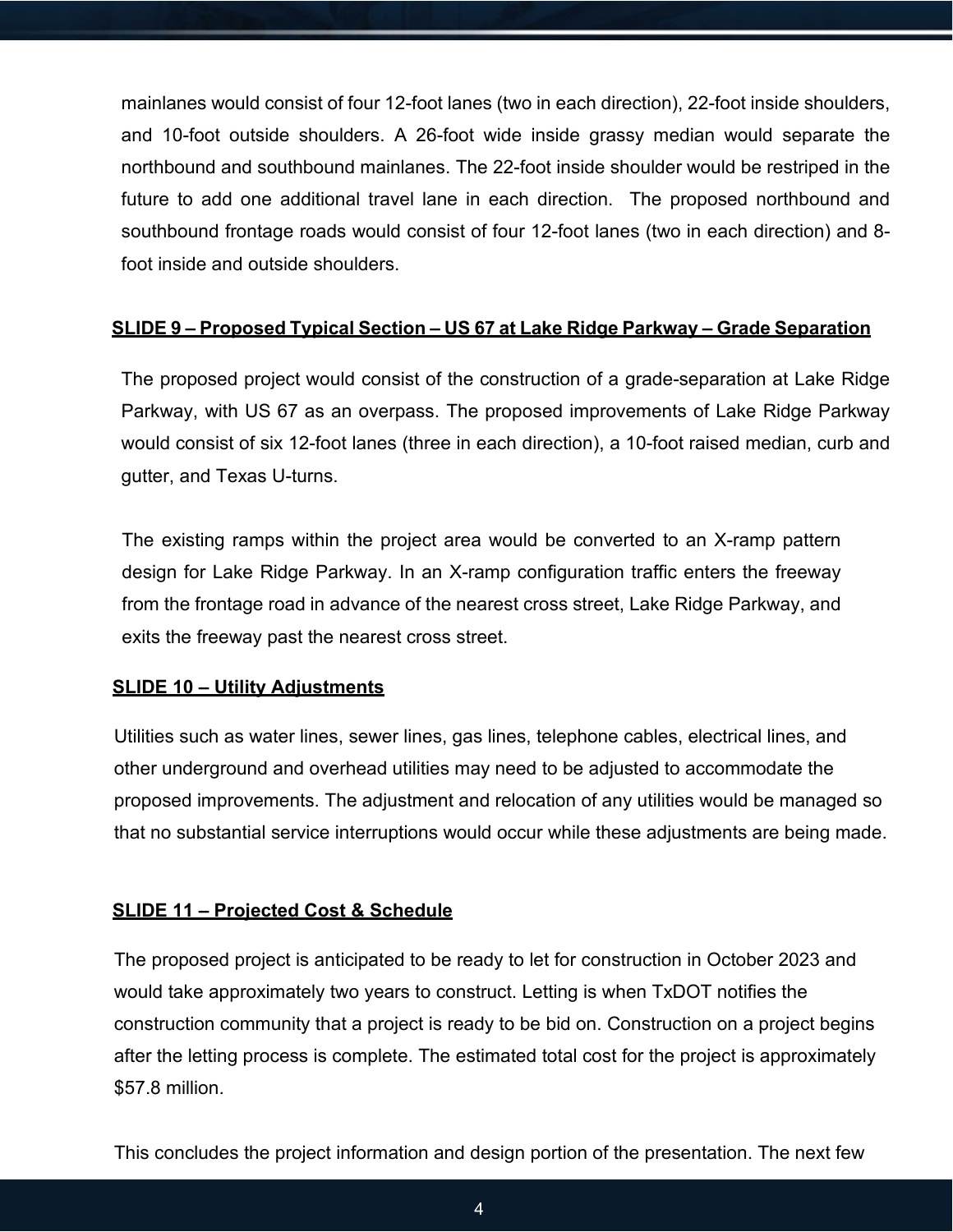slides will provide an overview of the environmental evaluation for the proposed US 67 at Lake Ridge Parkway Project.

#### **SLIDE 12 – Outreach Methods**

Notices for this public hearing were advertised in the *Dallas Morning News, Al Dia, and the Focus Daily News.* Notices were mailed to elected officials and adjacent property owners. Notices were posted on the TxDOT.gov website and search "Public Meetings and Hearings," and on keepitmovingdallas.com under "Public Hearings and Meetings". The TxDOT Public Information Office also prepared a news media release to advertise the public hearing.

#### **SLIDE 13 – Review and Approval of Environmental Document**

Prior to December 16, 2014, the Federal Highway Administration, or FHWA, reviewed and approved documents prepared under the National Environmental Policy Act, known as NEPA; however, on December 16, 2014 the Texas Department of Transportation assumed responsibility from FHWA to review and approve certain assigned NEPA environmental documents. This Memorandum of Understanding was renewed on December 9, 2019. The review and approval process applies to this project.

Environmental studies have been performed for the proposed US 67 at Lake Ridge Parkway project to support environmental clearance in accordance with NEPA. The environmental analyses are necessary to identify, avoid, and minimize effects to the human and natural environments.

#### **SLIDE 14 – Environmental Review / Impacts Addressed**

The technical documentation for this project addressed the potential environmental impacts identified during the schematic phase of the proposed project. These areas of potential impacts included natural, social, and cultural resources as well as potential impacts to adjacent and surrounding land use. The environmental reports were approved by TxDOT and have been coordinated with other public agencies.

This slide shows a list of all resources that were evaluated during the environmental phase of the project. The following slides include a summary of the more notable findings.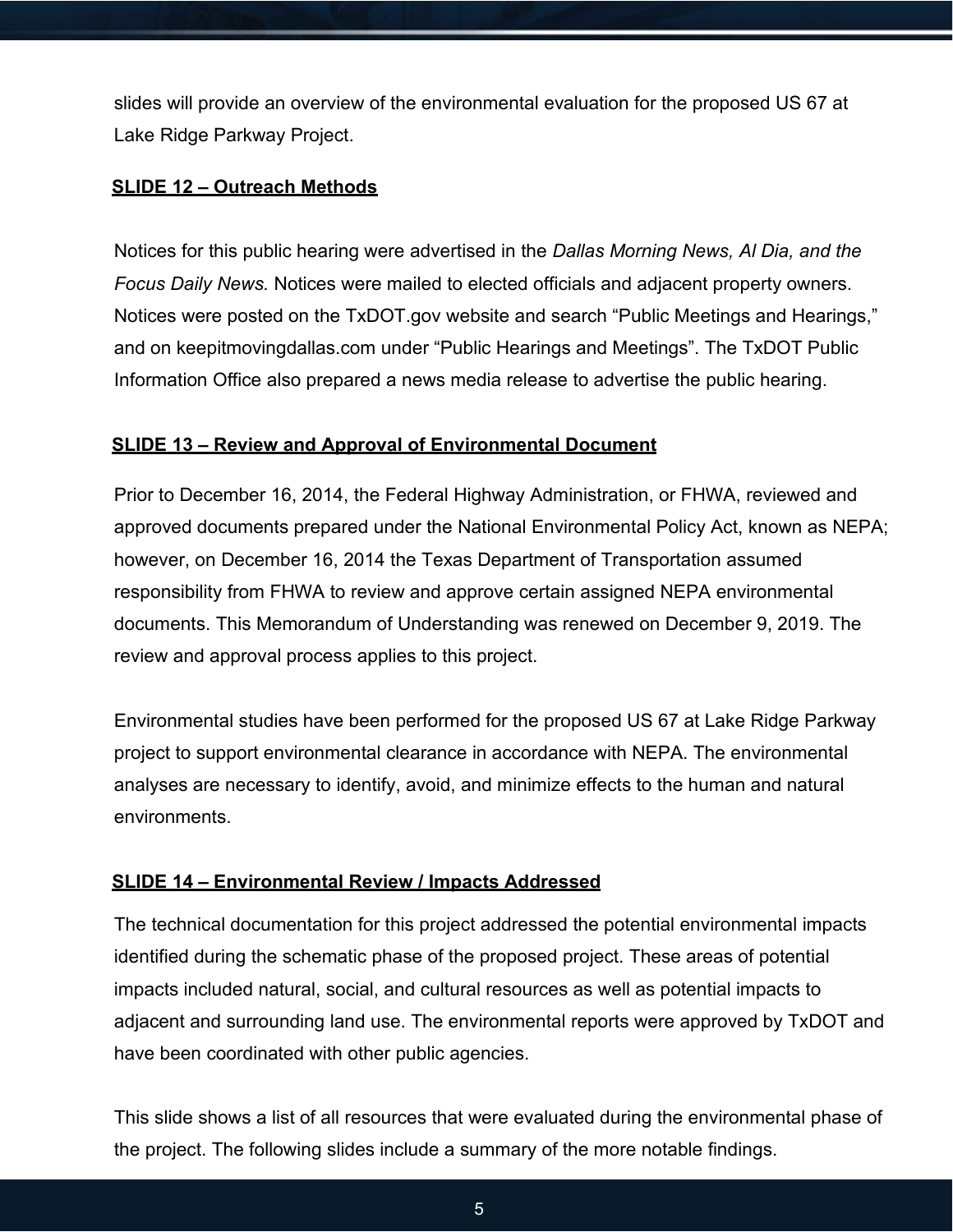#### **SLIDE 15 – Environmental Review – Right of Way**

The proposed project would require approximately 60.38 acres of right of way to accommodate the proposed improvements. The proposed project would result in the displacement of one commercial building. No residences would be displaced. No public facilities such as parks, recreational facilities, churches, schools, or cemeteries, would be displaced as a result of the proposed project. TxDOT would be responsible for all right of way acquisition for the proposed project. All right of way acquisition would be completed in accordance with the Uniform Relocation Assistance and Real Property Acquisition Policies Act of 1970, as amended.

Information about the TxDOT Relocation Assistance Program and services and benefits for displacees and other affected property owners, as well as information about the tentative schedule for right of way acquisition and construction, can be obtained from the TxDOT Dallas District Office by calling (214) 320-6696 or visiting the project website. Brochures, including two booklets titled "The Purchase of Right of Way," and "Relocation Assistance," are also available for you on the project website. These booklets contain detailed information to inform you of your rights and provide information about TxDOT right of way acquisition procedures.

#### **SLIDE 16 – Environmental Review – Waters of U.S. and Floodplains**

This project will not involve any regulated activity in any jurisdictional waters and therefore does not require a United States Army Corps of Engineers "dredge and fill" permit under Section 404 of the Clean Water Act.

A review of the Federal Emergency Management Agency flood insurance rate maps indicated the project area is located outside of the floodplain. The hydraulic design for the proposed project would be in accordance with current TxDOT policies, laws, regulations, and standards.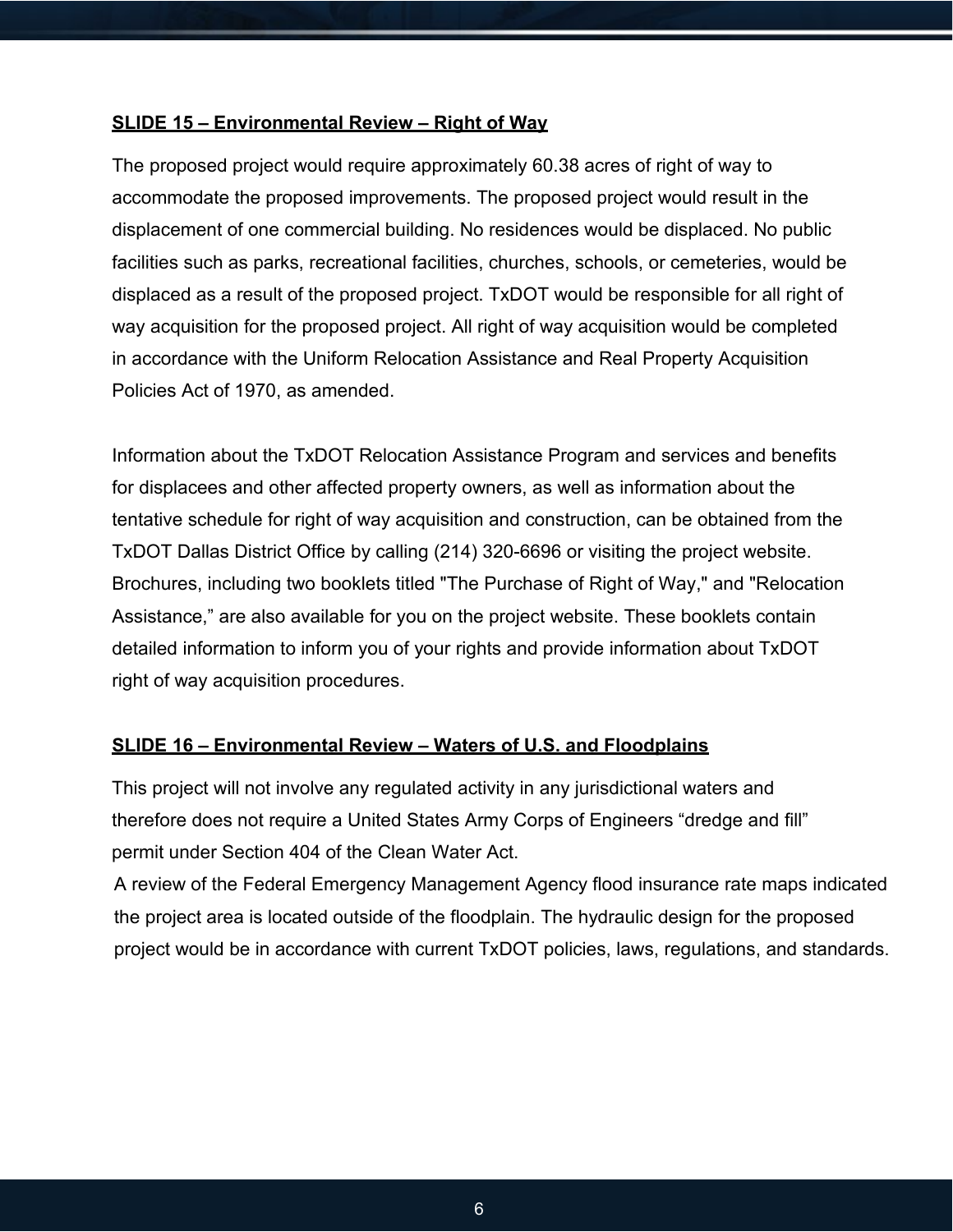#### **SLIDE 17 – Environmental Review – Cultural Resources**

TxDOT historians determined that there are no historic, non-archeological properties within the area of potential effects.

TxDOT archeologists determined that there are no previously recorded archeological sites present within the project area and no new archeological sites were recorded during the survey. At the time of this survey, Right-of-Entry had been granted for approximately 90% of the total project area. For portions of the area of potential effects where right-of-entry had been obtained it was determined that no further archeological work is warranted. However, further work is recommended prior to construction in 6 of the 14 parcels where ROE has not yet been granted; these parcels will require intensive archeological survey once ROE is granted for a future survey.

#### **SLIDE 18 – Environmental Review – Hazardous Materials**

A hazardous materials initial site assessment, or ISA, was completed for the proposed project. The components of the ISA included reviewing project design and right of way requirements, reviewing existing and previous land use, reviewing federal and state regulatory databases and files, and conducting project site visits. Of the nine sites identified during the ISA, three were determined to pose a low environmental risk to the proposed project. All three low risk sites are commercial properties and ROW would be acquired from two sites.

Special provisions or contingency language would be included in the project's construction plans to handle hazardous materials and/or petroleum contamination according to applicable federal and state regulations. Any unanticipated hazardous materials encountered during construction would be handled according to applicable federal, state, and local regulations per TxDOT Standard Specifications. Early regulatory agency coordination would also be initiated during project development.

#### **SLIDE 19 – Environmental Review – Traffic Noise**

A Traffic Noise Analysis was performed in accordance with TxDOT's (and FHWA approved) *Guidelines for Analysis and Abatement of Roadway Traffic Noise* (2011).

7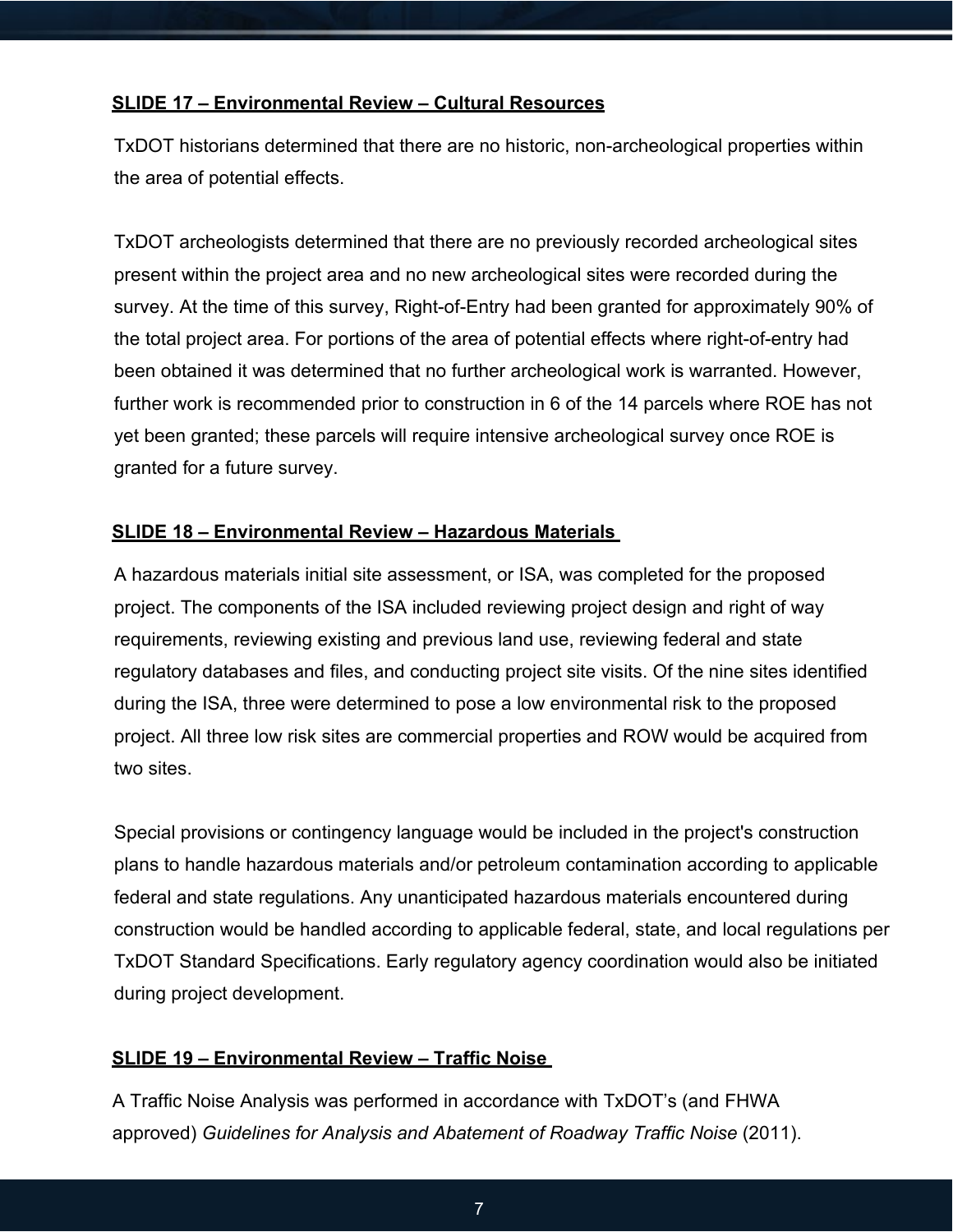Based on the analysis, two receivers are expected to be impacted by noise. A receiver is a specific outdoor location where frequent human activity occurs. Noise abatement options were considered for these receivers in accordance with TxDOT and FHWA criteria. It was determined that noise barriers would not be feasible and reasonable for the impacted noise receivers.

#### **SLIDE 20 – Environmental Review – Conclusion**

In conclusion, the studies, analyses, and evaluations performed indicate the proposed project would cause no significant environmental impacts.

#### **SLIDE 21 – Next Steps and Timeline**

Following this hearing, documentation of this public hearing will be reviewed by TxDOT for final environmental clearance and design approval. If there are no major issues arising from this hearing that cannot be addressed in a reasonable time frame, final environmental clearance is expected in February of 2021.

As mentioned earlier, the project has an anticipated Ready to Let Date in 2023. The project is anticipated to be constructed in multiple phases and take two years to construct.

This concludes the environmental evaluation portion of the presentation.

#### **SLIDE 22 – Public Comments**

All comments and questions will be fully considered and responded to in the project record and made part of the final environmental document for this proposed project. This document will then be made available for public review at [www.keepitmovingdallas.com/US67.](http://www.keepitmovingdallas.com/US67)

As a reminder, there are several methods available for you to leave a public comment. All forms of comments must be received or postmarked on or before Wednesday, December 30, 2020 to be included in the public hearing summary. Comments and questions can be emailed or mailed to the TxDOT Project Manager Dan Peden. The email address and mailing address are listed on the screen. Verbal comments can be provided by leaving a message via voice mail at (833) 933-0434. Please include your name and address in your message. You may also leave a comment by clicking the link on the project website.